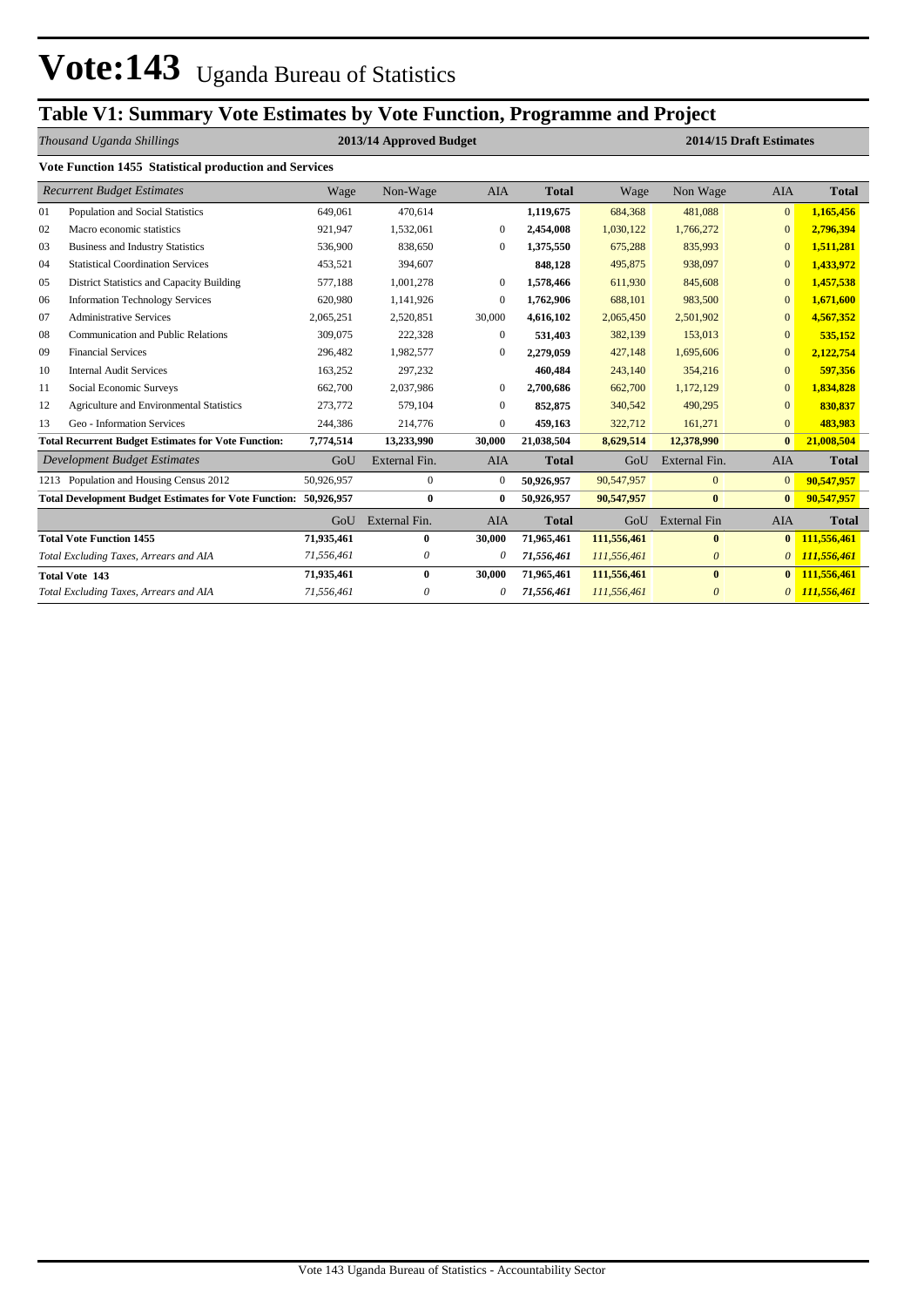## **Table V2: Summary Vote Estimates by Item**

| Thousand Uganda Shillings                                 |                  | 2013/14 Approved Budget   |                       |              |                       | 2014/15 Draft Estimates |                       |                       |
|-----------------------------------------------------------|------------------|---------------------------|-----------------------|--------------|-----------------------|-------------------------|-----------------------|-----------------------|
|                                                           | GoU              | External Fin.             | AIA                   | <b>Total</b> |                       | GoU External Fin.       | AIA                   | <b>Total</b>          |
| <b>Employees, Goods and Services (Outputs Provided)</b>   | 71,556,461       | 0                         | 30,000                | 71,586,461   | 111,556,461           | $\boldsymbol{\theta}$   | $\boldsymbol{\theta}$ | 111,556,461           |
| 211102 Contract Staff Salaries (Incl. Casuals, Temporary) | 9,998,014        | $\mathbf{0}$              | $\mathbf{0}$          | 9,998,014    | 10,853,014            | $\mathbf{0}$            | $\mathbf{0}$          | 10,853,014            |
| 211103 Allowances                                         | $\boldsymbol{0}$ | $\boldsymbol{0}$          |                       | $\bf{0}$     | 904,372               | $\mathbf{0}$            | $\mathbf{0}$          | 904,372               |
| 212101 Social Security Contributions                      | 872,781          | $\overline{0}$            | $\boldsymbol{0}$      | 872,781      | 1,132,878             | $\overline{0}$          | $\overline{0}$        | 1,132,878             |
| 213001 Medical expenses (To employees)                    | 419,376          | $\overline{0}$            | $\boldsymbol{0}$      | 419,376      | 261,488               | $\overline{0}$          | $\overline{0}$        | 261,488               |
| 221001 Advertising and Public Relations                   | 1,980,396        | $\overline{0}$            | $\boldsymbol{0}$      | 1,980,396    | 6,372,478             | $\overline{0}$          | $\overline{0}$        | 6,372,478             |
| 221002 Workshops and Seminars                             | 11,941,595       | $\mathbf{0}$              | $\boldsymbol{0}$      | 11,941,595   | 31,462,852            | $\mathbf{0}$            | $\mathbf{0}$          | 31,462,852            |
| 221003 Staff Training                                     | 562,252          | $\boldsymbol{0}$          | $\boldsymbol{0}$      | 562,252      | 653,668               | $\mathbf{0}$            | $\bf{0}$              | 653,668               |
| 221004 Recruitment Expenses                               | 7,445            | 0                         |                       | 7,445        | $\mathbf{0}$          | $\overline{0}$          |                       | $\mathbf{0}$          |
| 221005 Hire of Venue (chairs, projector, etc)             | $\boldsymbol{0}$ | $\mathbf{0}$              |                       | $\bf{0}$     | 22,000                | $\overline{0}$          | $\mathbf{0}$          | 22,000                |
| 221007 Books, Periodicals & Newspapers                    | 6,899            | $\mathbf{0}$              | $\boldsymbol{0}$      | 6,899        | 48,604                | $\overline{0}$          | $\overline{0}$        | 48,604                |
| 221008 Computer supplies and Information Technology (IT)  | 3,916,822        | $\boldsymbol{0}$          | 30,000                | 3,946,822    | 2,336,115             | $\mathbf{0}$            | $\mathbf{0}$          | 2,336,115             |
| 221009 Welfare and Entertainment                          | 132,584          | 0                         | $\mathbf{0}$          | 132,584      | 79,500                | $\overline{0}$          | $\mathbf{0}$          | 79,500                |
| 221010 Special Meals and Drinks                           | 6,489            | $\overline{0}$            | $\boldsymbol{0}$      | 6,489        | $\mathbf{0}$          | $\overline{0}$          |                       | $\overline{0}$        |
| 221011 Printing, Stationery, Photocopying and Binding     | 527,299          | $\boldsymbol{0}$          | $\boldsymbol{0}$      | 527,299      | 2,705,135             | $\overline{0}$          | $\mathbf{0}$          | 2,705,135             |
| 221012 Small Office Equipment                             | 14,328           | $\overline{0}$            | $\boldsymbol{0}$      | 14,328       | 32,100                | $\overline{0}$          | $\mathbf{0}$          | 32,100                |
| 221016 IFMS Recurrent costs                               | 108,000          | $\boldsymbol{0}$          |                       | 108,000      | 108,000               | $\mathbf{0}$            | $\mathbf{0}$          | 108,000               |
| 221017 Subscriptions                                      | 7,780            | $\overline{0}$            | $\boldsymbol{0}$      | 7,780        | 15,150                | $\overline{0}$          | $\overline{0}$        | 15,150                |
| 222001 Telecommunications                                 | 221,370          | $\overline{0}$            | $\boldsymbol{0}$      | 221,370      | 280,069               | $\overline{0}$          | $\overline{0}$        | 280,069               |
| 222002 Postage and Courier                                | 1,000            | $\mathbf{0}$              |                       | 1,000        | 8,000                 | $\mathbf{0}$            | $\mathbf{0}$          | 8,000                 |
| 223001 Property Expenses                                  | $\mathbf{0}$     | $\mathbf{0}$              |                       | $\bf{0}$     | 18,000                | $\overline{0}$          | $\mathbf{0}$          | 18,000                |
| 223004 Guard and Security services                        | 165,360          | $\mathbf{0}$              | $\boldsymbol{0}$      | 165,360      | 173,760               | $\overline{0}$          | $\overline{0}$        | 173,760               |
| 223005 Electricity                                        | 356,000          | $\overline{0}$            | $\boldsymbol{0}$      | 356,000      | 450,000               | $\overline{0}$          | $\mathbf{0}$          | 450,000               |
| 223006 Water                                              | 32,400           | $\overline{0}$            | $\boldsymbol{0}$      | 32,400       | 80,000                | $\overline{0}$          | $\overline{0}$        | 80,000                |
| 224002 General Supply of Goods and Services               | 22,838,852       | $\overline{0}$            | $\boldsymbol{0}$      | 22,838,852   | $\mathbf{0}$          | $\overline{0}$          |                       | $\overline{0}$        |
| 225001 Consultancy Services- Short term                   | 615,142          | $\boldsymbol{0}$          | $\boldsymbol{0}$      | 615,142      | 24,133                | $\overline{0}$          | $\mathbf{0}$          | 24,133                |
| 226001 Insurances                                         | 167,575          | $\boldsymbol{0}$          | $\boldsymbol{0}$      | 167,575      | 66,475                | $\mathbf{0}$            | $\mathbf{0}$          | 66,475                |
| 226002 Licenses                                           | 212,500          | $\boldsymbol{0}$          |                       | 212,500      | 206,000               | $\mathbf{0}$            | $\mathbf{0}$          | 206,000               |
| 227001 Travel inland                                      | 14,267,660       | $\overline{0}$            | $\mathbf{0}$          | 14,267,660   | 51,580,655            | $\overline{0}$          | $\mathbf{0}$          | 51,580,655            |
| 227002 Travel abroad                                      | 792,986          | $\mathbf{0}$              | $\boldsymbol{0}$      | 792,986      | 514,418               | $\overline{0}$          | $\overline{0}$        | 514,418               |
| 227004 Fuel, Lubricants and Oils                          | 445,629          | $\Omega$                  | $\mathbf{0}$          | 445,629      | 591,317               | $\overline{0}$          | $\overline{0}$        | 591,317               |
| 228001 Maintenance - Civil                                | 209,733          | $\boldsymbol{0}$          | $\boldsymbol{0}$      | 209,733      | 57,000                | $\mathbf{0}$            | $\mathbf{0}$          | 57,000                |
| 228002 Maintenance - Vehicles                             | 383,501          | $\boldsymbol{0}$          | $\boldsymbol{0}$      | 383,501      | 290,300               | $\mathbf{0}$            | $\boldsymbol{0}$      | 290,300               |
| 228003 Maintenance - Machinery, Equipment & Furniture     | 325,192          | $\boldsymbol{0}$          | $\boldsymbol{0}$      | 325,192      | 228,980               | $\overline{0}$          | $\overline{0}$        | 228,980               |
| 228004 Maintenance - Other                                | 19,500           | $\boldsymbol{0}$          | $\boldsymbol{0}$      | 19,500       | $\mathbf{0}$          | $\mathbf{0}$            |                       | $\bf{0}$              |
| <b>Investment</b> (Capital Purchases)                     | 379,000          | $\boldsymbol{\theta}$     | $\pmb{\theta}$        | 379,000      | $\boldsymbol{\theta}$ | $\boldsymbol{\theta}$   |                       | $\boldsymbol{\theta}$ |
| 312206 Gross Tax                                          | 379,000          | $\boldsymbol{0}$          | $\boldsymbol{0}$      | 379,000      | $\mathbf{0}$          | $\boldsymbol{0}$        |                       | $\bf{0}$              |
| <b>Grand Total Vote 143</b>                               | 71,935,461       | $\bf{0}$                  | 30,000                | 71,965,461   | 111,556,461           | $\bf{0}$                | $\bf{0}$              | 111,556,461           |
| Total Excluding Taxes, Arrears and AIA                    | 71,556,461       | $\boldsymbol{\mathit{0}}$ | $\boldsymbol{\theta}$ | 71,556,461   | 111,556,461           | $\mathfrak{o}$          | $\boldsymbol{\theta}$ | 111,556,461           |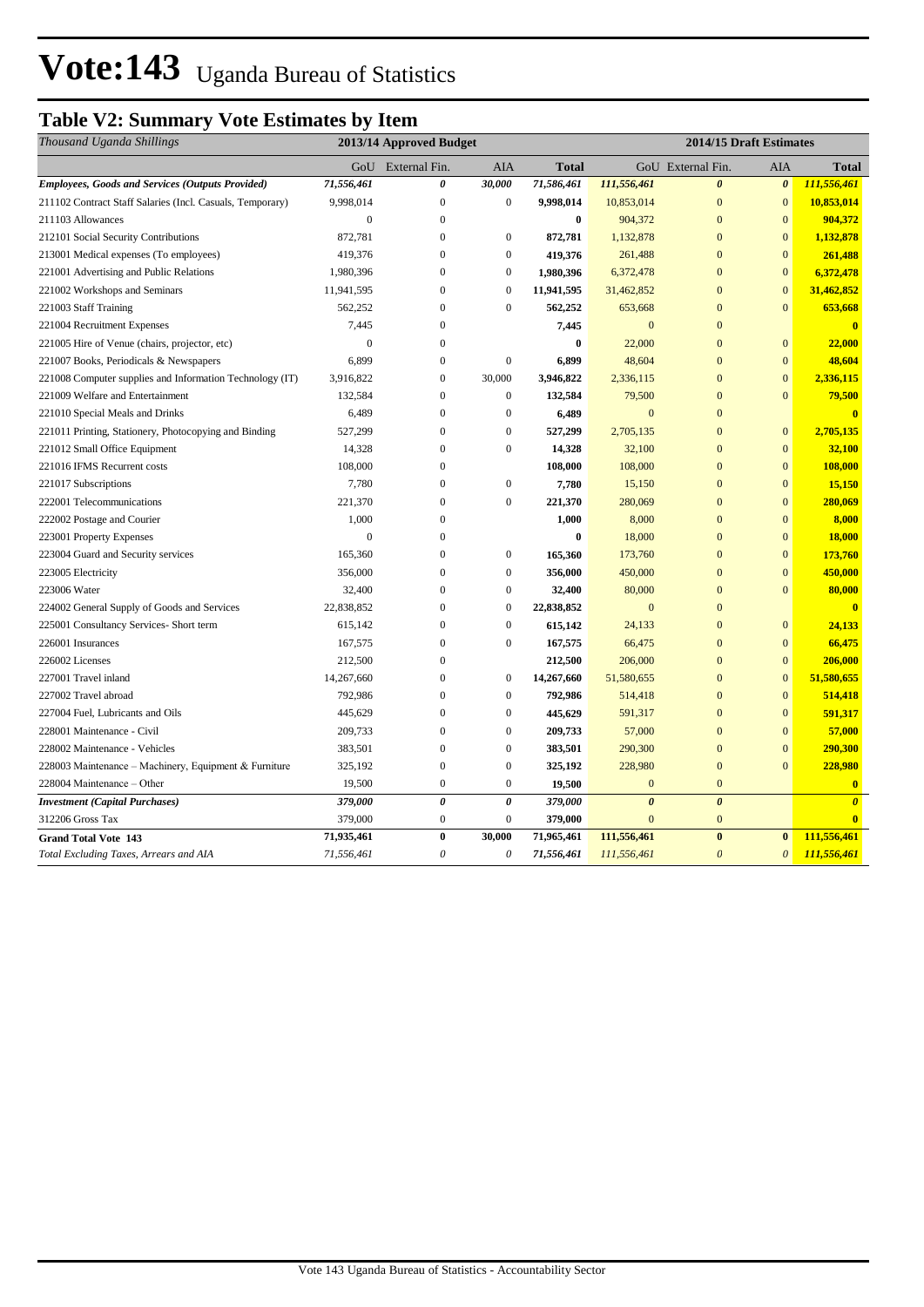## **Table V3: Detailed Estimates by Vote Function, Cost Centre, Output and Item**

## *Vote Function 1455 Statistical production and Services*

#### *Recurrent Budget Estimates*

## **Programme 01 Population and Social Statistics**

| Thousand Uganda Shillings                                        |          | 2013/14 Approved Budget |              |              |                | 2014/15 Draft Estimates |                       |              |
|------------------------------------------------------------------|----------|-------------------------|--------------|--------------|----------------|-------------------------|-----------------------|--------------|
| <b>Outputs Provided</b>                                          | Wage     | Non-Wage                | <b>AIA</b>   | <b>Total</b> | Wage           | Non Wage                | <b>AIA</b>            | <b>Total</b> |
| <b>Output:145502 Population and Social Statistics indicators</b> |          |                         |              |              |                |                         |                       |              |
| 211102 Contract Staff Salaries (Incl. Casuals, T.                | 649,061  | $\mathbf{0}$            | $\mathbf{0}$ | 649,061      | 684,368        | $\mathbf{0}$            | $\mathbf{0}$          | 684,368      |
| 212101 Social Security Contributions                             | 0        | 64,906                  | $\mathbf{0}$ | 64,906       | $\overline{0}$ | 86,432                  | $\overline{0}$        | 86,432       |
| 221001 Advertising and Public Relations                          | $\Omega$ | $\mathbf{0}$            | $\Omega$     | $\mathbf{0}$ | $\overline{0}$ | 7,097                   | $\mathbf{0}$          | 7,097        |
| Workshops and Seminars<br>221002                                 | 0        | 42,620                  | $\mathbf{0}$ | 42,620       | $\overline{0}$ | 26,358                  | $\mathbf{0}$          | 26,358       |
| 221011 Printing, Stationery, Photocopying and                    | 0        | 40,405                  | $\Omega$     | 40,405       | $\overline{0}$ | 49,625                  | $\mathbf{0}$          | 49,625       |
| 224002 General Supply of Goods and Services                      | $\theta$ | 687                     | $\mathbf{0}$ | 687          | $\overline{0}$ | $\mathbf{0}$            | $\Omega$              | $\mathbf{0}$ |
| 225001 Consultancy Services-Short term                           | $\Omega$ | 19,632                  | $\Omega$     | 19,632       | $\Omega$       | $\Omega$                | $\Omega$              | $\mathbf{0}$ |
| 227001 Travel inland                                             | $\Omega$ | 254,386                 | $\Omega$     | 254,386      | $\mathbf{0}$   | 281,576                 | $\mathbf{0}$          | 281,576      |
| 227002 Travel abroad                                             | 0        | 47,978                  | $\mathbf{0}$ | 47,978       | $\overline{0}$ | $\mathbf{0}$            | $\mathbf{0}$          |              |
| 227004 Fuel, Lubricants and Oils                                 | 0        | $\mathbf{0}$            | $\Omega$     | 0            | $\overline{0}$ | 30,000                  | $\mathbf{0}$          | 30,000       |
| Total Cost of Output 145502:                                     | 649,061  | 470,614                 |              | 1,119,675    | 684,368        | 481,088                 | $\boldsymbol{\theta}$ | 1,165,456    |
| <b>Total Cost of Outputs Provided</b>                            | 649,061  | 470,614                 |              | 1,119,675    | 684,368        | 481,088                 | $\bf{0}$              | 1,165,456    |
| <b>Total Programme 01</b>                                        | 649,061  | 470,614                 |              | 1,119,675    | 684,368        | 481,088                 | $\mathbf{0}$          | 1,165,456    |
| Total Excluding Arrears and AIA                                  | 649,061  | 470,614                 | 0            | 1,119,675    | 684,368        | 481,088                 | 0                     | 1,165,456    |

#### **Programme 02 Macro economic statistics**

| Thousand Uganda Shillings                        |                | 2013/14 Approved Budget |              |              |              | 2014/15 Draft Estimates |                       |              |
|--------------------------------------------------|----------------|-------------------------|--------------|--------------|--------------|-------------------------|-----------------------|--------------|
| <b>Outputs Provided</b>                          | Wage           | Non-Wage                | <b>AIA</b>   | <b>Total</b> | Wage         | Non Wage                | <b>AIA</b>            | <b>Total</b> |
| Output:145501 Economic statistical indicators    |                |                         |              |              |              |                         |                       |              |
| 211102 Contract Staff Salaries (Incl. Casuals, T | 921,947        | $\mathbf{0}$            | $\mathbf{0}$ | 921,947      | 1,030,122    | $\overline{0}$          | $\overline{0}$        | 1,030,122    |
| 211103 Allowances                                | $\overline{0}$ | $\Omega$                | $\Omega$     | $\bf{0}$     | $\mathbf{0}$ | 402,976                 | $\Omega$              | 402,976      |
| 212101 Social Security Contributions             | $\overline{0}$ | 92,195                  | $\mathbf{0}$ | 92,195       | $\mathbf{0}$ | 118,012                 | $\mathbf{0}$          | 118,012      |
| 213001 Medical expenses (To employees)           | 0              | 31,200                  | $\mathbf{0}$ | 31,200       | $\mathbf{0}$ | 31,200                  | $\mathbf{0}$          | 31,200       |
| 221001 Advertising and Public Relations          | 0              | 32,000                  | $\Omega$     | 32,000       | $\mathbf{0}$ | 22,000                  | $\mathbf{0}$          | 22,000       |
| 221002 Workshops and Seminars                    | 0              | 45,896                  | $\Omega$     | 45,896       | $\Omega$     | 85,144                  | $\Omega$              | 85,144       |
| 221003 Staff Training                            | 0              | 39,180                  | $\Omega$     | 39,180       | $\mathbf{0}$ | 107,854                 | $\mathbf{0}$          | 107,854      |
| 221007 Books, Periodicals & Newspapers           | 0              | 1,506                   | $\Omega$     | 1,506        | $\Omega$     | $\Omega$                | $\Omega$              |              |
| 221008 Computer supplies and Information Tec     | 0              | $\Omega$                | $\Omega$     | 0            | $\Omega$     | 8,000                   | $\Omega$              | 8,000        |
| 221009 Welfare and Entertainment                 | 0              | 13,000                  | $\mathbf{0}$ | 13,000       | $\mathbf{0}$ | 20,000                  | $\mathbf{0}$          | 20,000       |
| 221011 Printing, Stationery, Photocopying and    | 0              | 50,120                  | $\mathbf{0}$ | 50,120       | $\mathbf{0}$ | 73,720                  | $\mathbf{0}$          | 73,720       |
| 222001 Telecommunications                        | 0              | 2,000                   | $\Omega$     | 2,000        | $\Omega$     | $\mathbf{0}$            | $\overline{0}$        |              |
| 225001 Consultancy Services- Short term          | 0              | 40,000                  | $\Omega$     | 40,000       | $\Omega$     | $\Omega$                | $\Omega$              | $\mathbf{0}$ |
| Travel inland<br>227001                          | 0              | 1,097,082               | $\Omega$     | 1,097,082    | $\Omega$     | 738,213                 | $\overline{0}$        | 738,213      |
| 227002 Travel abroad                             | 0              | 60,882                  | $\mathbf{0}$ | 60,882       | $\mathbf{0}$ | 39,153                  | $\mathbf{0}$          | 39,153       |
| 227004 Fuel, Lubricants and Oils                 | 0              | 27,000                  | $\Omega$     | 27,000       | $\mathbf{0}$ | 40,000                  | $\mathbf{0}$          | 40,000       |
| 228002 Maintenance - Vehicles                    | $\Omega$       | $\Omega$                | $\Omega$     | $\bf{0}$     | $\Omega$     | 80,000                  | $\mathbf{0}$          | 80,000       |
| Total Cost of Output 145501:                     | 921,947        | 1,532,061               | 0            | 2,454,008    | 1,030,122    | 1,766,272               | $\boldsymbol{\theta}$ | 2,796,394    |
| <b>Total Cost of Outputs Provided</b>            | 921,947        | 1,532,061               | $\bf{0}$     | 2,454,008    | 1,030,122    | 1,766,272               | $\mathbf{0}$          | 2,796,394    |
| <b>Total Programme 02</b>                        | 921,947        | 1,532,061               | $\bf{0}$     | 2,454,008    | 1,030,122    | 1,766,272               | $\mathbf{0}$          | 2,796,394    |
| Total Excluding Arrears and AIA                  | 921,947        | 1,532,061               | 0            | 2,454,008    | 1,030,122    | 1,766,272               | 0                     | 2,796,394    |

### **Programme 03 Business and Industry Statistics**

| Thousand Uganda Shillings                            |              | 2013/14 Approved Budget |              |              |              |                | 2014/15 Draft Estimates |              |
|------------------------------------------------------|--------------|-------------------------|--------------|--------------|--------------|----------------|-------------------------|--------------|
| <b>Outputs Provided</b>                              | Wage         | Non-Wage                | <b>AIA</b>   | <b>Total</b> | Wage         | Non Wage       | <b>AIA</b>              | <b>Total</b> |
| Output:145503 Industrial and Agricultural indicators |              |                         |              |              |              |                |                         |              |
| 211102 Contract Staff Salaries (Incl. Casuals, T.    | 536,900      | $\mathbf{0}$            | $\mathbf{0}$ | 536,900      | 675,288      | $\mathbf{0}$   | $\overline{0}$          | 675,288      |
| 212101 Social Security Contributions                 | $\mathbf{0}$ | 53,690                  | $\Omega$     | 53,690       | $\mathbf{0}$ | 83,993         | $\overline{0}$          | 83,993       |
| 221001 Advertising and Public Relations              | 0            | $\Omega$                | $\Omega$     | $\mathbf{0}$ | $\mathbf{0}$ | 20,000         | $\overline{0}$          | 20,000       |
| 221002 Workshops and Seminars                        | $\mathbf{0}$ | 11.490                  | $\Omega$     | 11,490       | $\Omega$     | $\overline{0}$ | $\overline{0}$          | $\mathbf{0}$ |
| 221003 Staff Training                                | 0            | 61,400                  | $\mathbf{0}$ | 61,400       | $\Omega$     | $\Omega$       | $\overline{0}$          | $\mathbf{0}$ |
| 221007 Books, Periodicals & Newspapers               | $\Omega$     | $\mathbf{0}$            | $\Omega$     | $\bf{0}$     | $\Omega$     | 5,000          | $\overline{0}$          | 5,000        |
| 221008 Computer supplies and Information Tec         | $\mathbf{0}$ | $\mathbf{0}$            | $\Omega$     | $\bf{0}$     | $\Omega$     | 40,000         | $\overline{0}$          | 40,000       |
| 221009 Welfare and Entertainment                     | $\mathbf{0}$ | 1.944                   | $\Omega$     | 1.944        | $\Omega$     | $\mathbf{0}$   | $\overline{0}$          | $\mathbf{0}$ |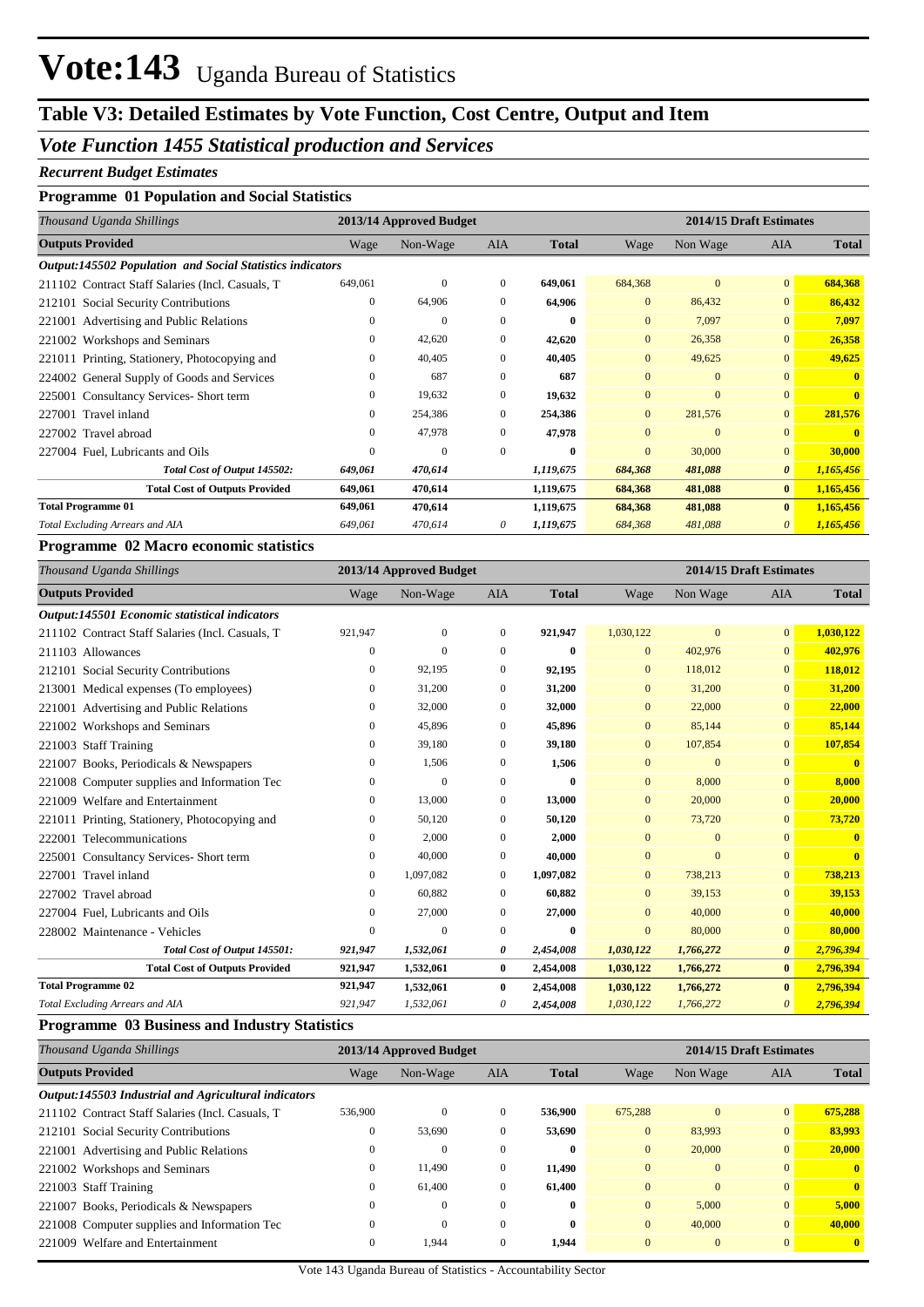## **Table V3: Detailed Estimates by Vote Function, Cost Centre, Output and Item**

## *Vote Function 1455 Statistical production and Services*

### **Programme 03 Business and Industry Statistics**

| Thousand Uganda Shillings                     |              | 2013/14 Approved Budget |              |              |                | 2014/15 Draft Estimates |                       |              |
|-----------------------------------------------|--------------|-------------------------|--------------|--------------|----------------|-------------------------|-----------------------|--------------|
| <b>Outputs Provided</b>                       | Wage         | Non-Wage                | <b>AIA</b>   | <b>Total</b> | Wage           | Non Wage                | <b>AIA</b>            | <b>Total</b> |
| 221011 Printing, Stationery, Photocopying and | $\mathbf{0}$ | 6,935                   | $\mathbf{0}$ | 6,935        | $\overline{0}$ | 78,000                  | $\overline{0}$        | 78,000       |
| 221012 Small Office Equipment                 | $\Omega$     | $\theta$                | $\mathbf{0}$ | $\bf{0}$     | $\overline{0}$ | 20,000                  | $\overline{0}$        | 20,000       |
| 222001 Telecommunications                     | $\mathbf{0}$ | 1,600                   | $\mathbf{0}$ | 1,600        | $\overline{0}$ | $\overline{0}$          | $\overline{0}$        | $\mathbf{0}$ |
| 225001 Consultancy Services-Short term        | 0            | 50,760                  | $\mathbf{0}$ | 50,760       | $\overline{0}$ | $\mathbf{0}$            | $\overline{0}$        | $\mathbf{0}$ |
| 226001 Insurances                             | 0            | 7,600                   | $\mathbf{0}$ | 7,600        | $\overline{0}$ | $\mathbf{0}$            | $\overline{0}$        | $\mathbf{0}$ |
| 227001 Travel inland                          | $\Omega$     | 507,647                 | $\mathbf{0}$ | 507,647      | $\overline{0}$ | 550,457                 | $\overline{0}$        | 550,457      |
| 227002 Travel abroad                          | $\Omega$     | 68,384                  | $\Omega$     | 68,384       | $\Omega$       | $\Omega$                | $\overline{0}$        | $\mathbf{0}$ |
| 227004 Fuel, Lubricants and Oils              | $\Omega$     | 39,000                  | $\Omega$     | 39,000       | $\overline{0}$ | 23,543                  | $\overline{0}$        | 23,543       |
| 228002 Maintenance - Vehicles                 | $\theta$     | $\mathbf{0}$            | $\Omega$     | $\bf{0}$     | $\overline{0}$ | 15,000                  | $\overline{0}$        | 15,000       |
| 228003 Maintenance - Machinery, Equipment     | $\Omega$     | 28,200                  | $\Omega$     | 28,200       | $\Omega$       | $\Omega$                | $\overline{0}$        | $\mathbf{0}$ |
| Total Cost of Output 145503:                  | 536,900      | 838,650                 | 0            | 1,375,550    | 675,288        | 835,993                 | $\boldsymbol{\theta}$ | 1,511,281    |
| <b>Total Cost of Outputs Provided</b>         | 536,900      | 838,650                 | $\bf{0}$     | 1,375,550    | 675,288        | 835,993                 | $\bf{0}$              | 1,511,281    |
| <b>Total Programme 03</b>                     | 536,900      | 838,650                 | $\mathbf{0}$ | 1,375,550    | 675,288        | 835,993                 | $\bf{0}$              | 1,511,281    |
| Total Excluding Arrears and AIA               | 536,900      | 838,650                 | 0            | 1,375,550    | 675,288        | 835,993                 | 0                     | 1,511,281    |

### **Programme 04 Statistical Coordination Services**

| Thousand Uganda Shillings                                                         |          | 2013/14 Approved Budget |              |              | 2014/15 Draft Estimates |              |                       |              |
|-----------------------------------------------------------------------------------|----------|-------------------------|--------------|--------------|-------------------------|--------------|-----------------------|--------------|
| <b>Outputs Provided</b>                                                           | Wage     | Non-Wage                | <b>AIA</b>   | <b>Total</b> | Wage                    | Non Wage     | <b>AIA</b>            | <b>Total</b> |
| <b>Output:145506 Statistical Coordination and Administrative Support Services</b> |          |                         |              |              |                         |              |                       |              |
| 211102 Contract Staff Salaries (Incl. Casuals, T.                                 | 453,521  | $\Omega$                | $\Omega$     | 453,521      | 495,875                 | $\Omega$     | $\overline{0}$        | 495,875      |
| 211103 Allowances                                                                 | 0        | $\mathbf{0}$            | $\theta$     | 0            | $\mathbf{0}$            | 252,622      | $\mathbf{0}$          | 252,622      |
| 212101 Social Security Contributions                                              | 0        | $\overline{0}$          | $\mathbf{0}$ | 0            | $\mathbf{0}$            | 64,587       | $\mathbf{0}$          | 64,587       |
| 221001 Advertising and Public Relations                                           | 0        | $\Omega$                | $\Omega$     | 0            | $\Omega$                | 183,410      | $\Omega$              | 183,410      |
| 221002 Workshops and Seminars                                                     | 0        | 200,732                 | $\theta$     | 200,732      | $\Omega$                | $\mathbf{0}$ | $\Omega$              | $\mathbf{0}$ |
| 221003 Staff Training                                                             | 0        | 24,980                  | 0            | 24,980       | $\mathbf{0}$            | 48,100       | $\mathbf{0}$          | 48,100       |
| 221005 Hire of Venue (chairs, projector, etc)                                     | 0        | $\Omega$                | $\Omega$     | 0            | $\Omega$                | 22,000       | $\Omega$              | 22,000       |
| 221007 Books, Periodicals & Newspapers                                            | 0        | $\overline{0}$          | $\mathbf{0}$ | 0            | $\mathbf{0}$            | 7,000        | $\mathbf{0}$          | 7,000        |
| 221008 Computer supplies and Information Tec                                      | 0        | $\mathbf{0}$            | $\mathbf{0}$ | 0            | $\mathbf{0}$            | 19,000       | $\mathbf{0}$          | 19,000       |
| 221011 Printing, Stationery, Photocopying and                                     | $^{(1)}$ | 66,415                  | $\Omega$     | 66,415       | $\Omega$                | 29,400       | $\Omega$              | 29,400       |
| 222001 Telecommunications                                                         | 0        | $\Omega$                | $\Omega$     | 0            | $\Omega$                | 7,000        | $\mathbf{0}$          | 7,000        |
| 227001 Travel inland                                                              | 0        | 42,574                  | $\mathbf{0}$ | 42,574       | $\mathbf{0}$            | 236,200      | $\mathbf{0}$          | 236,200      |
| 227002 Travel abroad                                                              | $\Omega$ | 48,760                  | $\Omega$     | 48,760       | $\Omega$                | 42,000       | $\Omega$              | 42,000       |
| 227004 Fuel, Lubricants and Oils                                                  | $^{(1)}$ | 11,147                  | $\mathbf{0}$ | 11,147       | $\Omega$                | 22,778       | $\Omega$              | 22,778       |
| 228002 Maintenance - Vehicles                                                     | 0        | $\mathbf{0}$            | $\theta$     | 0            | $\mathbf{0}$            | 4,000        | $\Omega$              | 4,000        |
| Total Cost of Output 145506:                                                      | 453,521  | 394,607                 |              | 848,128      | 495,875                 | 938,097      | $\boldsymbol{\theta}$ | 1,433,972    |
| <b>Total Cost of Outputs Provided</b>                                             | 453,521  | 394,607                 |              | 848,128      | 495,875                 | 938,097      | $\mathbf{0}$          | 1,433,972    |
| <b>Total Programme 04</b>                                                         | 453,521  | 394,607                 |              | 848,128      | 495,875                 | 938,097      | $\bf{0}$              | 1,433,972    |
| Total Excluding Arrears and AIA                                                   | 453,521  | 394,607                 | 0            | 848,128      | 495,875                 | 938,097      | 0                     | 1,433,972    |

### **Programme 05 District Statistics and Capacity Building**

| Thousand Uganda Shillings                                      |              | 2013/14 Approved Budget |              |              |                |                | 2014/15 Draft Estimates |              |
|----------------------------------------------------------------|--------------|-------------------------|--------------|--------------|----------------|----------------|-------------------------|--------------|
| <b>Outputs Provided</b>                                        | Wage         | Non-Wage                | AIA          | <b>Total</b> | Wage           | Non Wage       | <b>AIA</b>              | <b>Total</b> |
| <b>Output:145504 District Statistics and Capacity Building</b> |              |                         |              |              |                |                |                         |              |
| 211102 Contract Staff Salaries (Incl. Casuals, T               | 577,188      | $\mathbf{0}$            | 0            | 577,188      | 611,930        | $\overline{0}$ | $\overline{0}$          | 611,930      |
| 212101 Social Security Contributions                           | $\mathbf{0}$ | 64,132                  | $\mathbf{0}$ | 64,132       | $\overline{0}$ | 76,193         | $\overline{0}$          | 76,193       |
| 221001 Advertising and Public Relations                        | 0            | $\Omega$                | $\Omega$     | $\bf{0}$     | $\overline{0}$ | 50,015         | $\overline{0}$          | 50,015       |
| 221002 Workshops and Seminars                                  | $\mathbf{0}$ | 167,993                 | $\mathbf{0}$ | 167,993      | $\overline{0}$ | 120,023        | $\overline{0}$          | 120,023      |
| 221003 Staff Training                                          | $\mathbf{0}$ | 44,243                  | $\mathbf{0}$ | 44,243       | $\overline{0}$ | 75,000         | $\overline{0}$          | 75,000       |
| 221008 Computer supplies and Information Tec                   | $\mathbf{0}$ | $\mathbf{0}$            | $\Omega$     | $\bf{0}$     | $\overline{0}$ | 52,200         | $\overline{0}$          | 52,200       |
| 221011 Printing, Stationery, Photocopying and                  | $\mathbf{0}$ | 84,240                  | $\mathbf{0}$ | 84,240       | $\mathbf{0}$   | 93,000         | $\overline{0}$          | 93,000       |
| 222002 Postage and Courier                                     | $\mathbf{0}$ | 1,000                   | $\Omega$     | 1,000        | $\overline{0}$ | $\mathbf{0}$   | $\overline{0}$          | $\mathbf{0}$ |
| 227001 Travel inland                                           | $\mathbf{0}$ | 339,670                 | $\mathbf{0}$ | 339,670      | $\overline{0}$ | 361,177        | $\mathbf{0}$            | 361,177      |
| 227002 Travel abroad                                           | $\Omega$     | 300,000                 | $\Omega$     | 300,000      | $\Omega$       | 18,000         | $\overline{0}$          | 18,000       |
| Total Cost of Output 145504:                                   | 577,188      | 1,001,278               | 0            | 1,578,466    | 611,930        | 845,608        | $\boldsymbol{\theta}$   | 1,457,538    |
| <b>Total Cost of Outputs Provided</b>                          | 577,188      | 1,001,278               | $\bf{0}$     | 1,578,466    | 611,930        | 845,608        | $\bf{0}$                | 1,457,538    |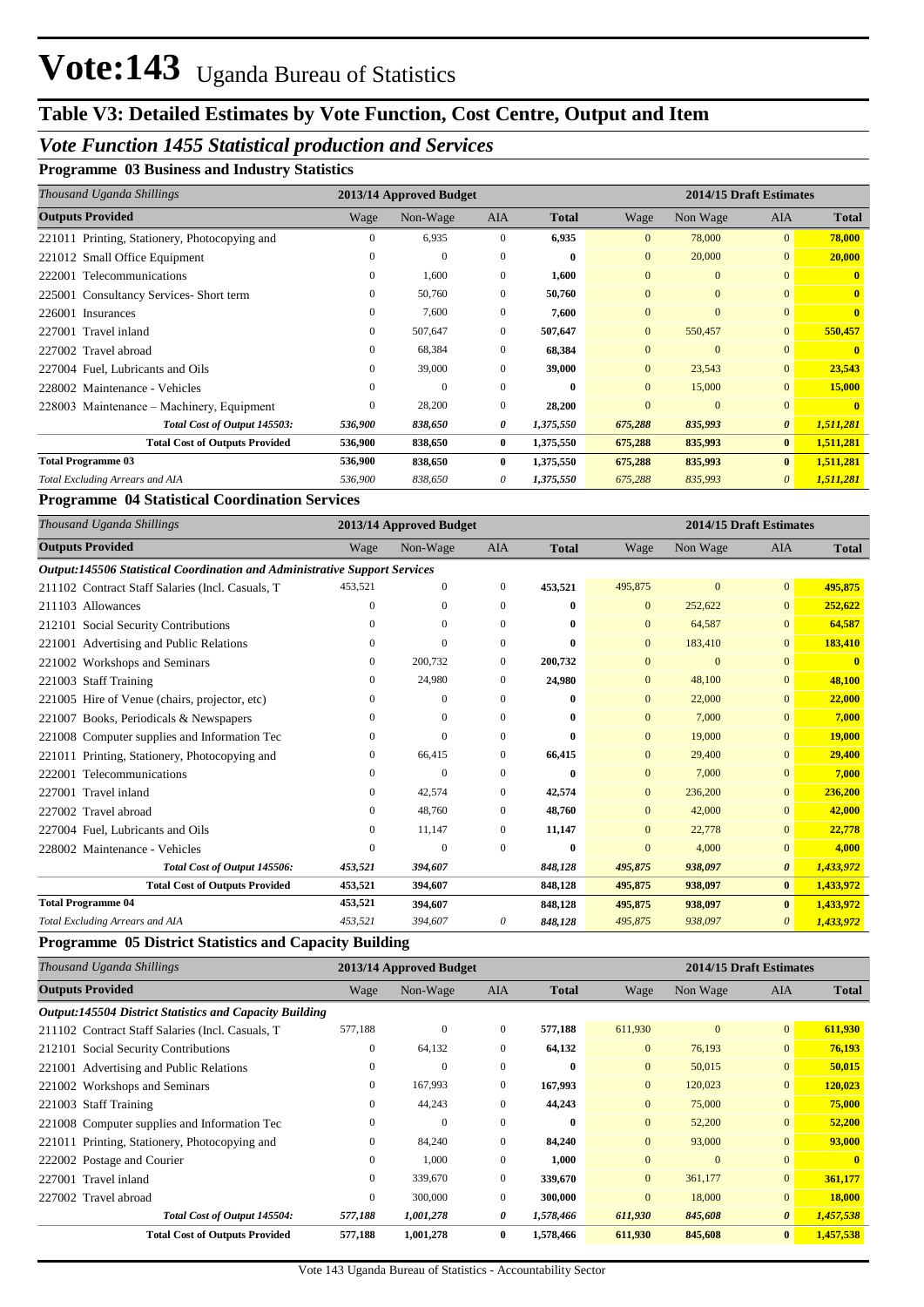## **Table V3: Detailed Estimates by Vote Function, Cost Centre, Output and Item**

## *Vote Function 1455 Statistical production and Services*

|  |  |  | <b>Programme 05 District Statistics and Capacity Building</b> |  |  |
|--|--|--|---------------------------------------------------------------|--|--|
|--|--|--|---------------------------------------------------------------|--|--|

| Thousand Uganda Shillings       | 2013/14 Approved Budget |           |  |           |         | 2014/15 Draft Estimates |              |           |  |
|---------------------------------|-------------------------|-----------|--|-----------|---------|-------------------------|--------------|-----------|--|
| <b>Total Programme 05</b>       | 577.188                 | 1.001.278 |  | 1.578.466 | 611.930 | 845,608                 | $\mathbf{0}$ | 1.457.538 |  |
| Total Excluding Arrears and AIA | 577.188                 | 1.001.278 |  | 1.578.466 | 611.930 | 845,608                 | 0            | 1,457,538 |  |

#### **Programme 06 Information Technology Services**

| Thousand Uganda Shillings                                     |              | 2013/14 Approved Budget |              |              |                | 2014/15 Draft Estimates |                       |              |
|---------------------------------------------------------------|--------------|-------------------------|--------------|--------------|----------------|-------------------------|-----------------------|--------------|
| <b>Outputs Provided</b>                                       | Wage         | Non-Wage                | <b>AIA</b>   | <b>Total</b> | Wage           | Non Wage                | AIA                   | <b>Total</b> |
| Output:145505 National statistical system database maintained |              |                         |              |              |                |                         |                       |              |
| 211102 Contract Staff Salaries (Incl. Casuals, T              | 620,980      | $\mathbf{0}$            | $\mathbf{0}$ | 620,980      | 688,101        | $\Omega$                | $\overline{0}$        | 688,101      |
| 212101 Social Security Contributions                          | $\mathbf{0}$ | 47,987                  | $\Omega$     | 47,987       | $\overline{0}$ | 69,000                  | $\mathbf{0}$          | 69,000       |
| 221003 Staff Training                                         | $\Omega$     | 51,400                  | $\mathbf{0}$ | 51,400       | $\mathbf{0}$   | 77,510                  | $\mathbf{0}$          | 77,510       |
| Books, Periodicals & Newspapers<br>221007                     | 0            | 3.000                   | $\mathbf{0}$ | 3,000        | $\overline{0}$ | 700                     | $\mathbf{0}$          | 700          |
| Computer supplies and Information Tec<br>221008               | $\Omega$     | 788,976                 | $\Omega$     | 788,976      | $\mathbf{0}$   | 540,009                 | $\mathbf{0}$          | 540,009      |
| Welfare and Entertainment<br>221009                           | $\Omega$     | 600                     | $\Omega$     | 600          | $\overline{0}$ | 1,200                   | $\Omega$              | 1,200        |
| 221011 Printing, Stationery, Photocopying and                 | $\mathbf{0}$ | 8,800                   | $\mathbf{0}$ | 8,800        | $\overline{0}$ | 8,800                   | $\Omega$              | 8,800        |
| Subscriptions<br>221017                                       | $\Omega$     | $\mathbf{0}$            | $\mathbf{0}$ | $\mathbf{0}$ | $\overline{0}$ | 1,000                   | $\mathbf{0}$          | 1,000        |
| 222001<br>Telecommunications                                  | $\mathbf{0}$ | 155,500                 | $\mathbf{0}$ | 155,500      | $\overline{0}$ | 230,219                 | $\overline{0}$        | 230,219      |
| 227001<br>Travel inland                                       | $\mathbf{0}$ | 10,080                  | $\Omega$     | 10,080       | $\mathbf{0}$   | 8,400                   | $\Omega$              | 8,400        |
| 227002 Travel abroad                                          | $\mathbf{0}$ | 16,783                  | $\mathbf{0}$ | 16,783       | $\overline{0}$ | 38,662                  | $\mathbf{0}$          | 38,662       |
| 228003 Maintenance – Machinery, Equipment                     | $\Omega$     | 58,800                  | $\Omega$     | 58,800       | $\overline{0}$ | 8,000                   | $\mathbf{0}$          | 8.000        |
| Total Cost of Output 145505:                                  | 620,980      | 1,141,926               | 0            | 1,762,906    | 688,101        | 983,500                 | $\boldsymbol{\theta}$ | 1,671,600    |
| <b>Total Cost of Outputs Provided</b>                         | 620,980      | 1,141,926               | $\bf{0}$     | 1,762,906    | 688,101        | 983,500                 | $\mathbf{0}$          | 1,671,600    |
| <b>Total Programme 06</b>                                     | 620,980      | 1,141,926               | $\bf{0}$     | 1,762,906    | 688,101        | 983,500                 | $\bf{0}$              | 1,671,600    |
| Total Excluding Arrears and AIA                               | 620,980      | 1,141,926               | 0            | 1,762,906    | 688,101        | 983,500                 | 0                     | 1,671,600    |

#### **Programme 07 Administrative Services**

|                         | 2013/14 Approved Budget<br>2014/15 Draft Estimates<br>Thousand Uganda Shillings |                  |                |                  |              |                |                |                       |                |
|-------------------------|---------------------------------------------------------------------------------|------------------|----------------|------------------|--------------|----------------|----------------|-----------------------|----------------|
| <b>Outputs Provided</b> |                                                                                 | Wage             | Non-Wage       | <b>AIA</b>       | <b>Total</b> | Wage           | Non Wage       | <b>AIA</b>            | <b>Total</b>   |
|                         | Output:145506 Statistical Coordination and Administrative Support Services      |                  |                |                  |              |                |                |                       |                |
|                         | 211102 Contract Staff Salaries (Incl. Casuals, T                                | 2,065,251        | $\overline{0}$ | $\mathbf{0}$     | 2,065,251    | 2,065,450      | $\overline{0}$ | $\Omega$              | 2.065,450      |
|                         | 211103 Allowances                                                               | $\overline{0}$   | $\overline{0}$ | $\mathbf{0}$     | $\bf{0}$     | $\overline{0}$ | 94,453         | $\mathbf{0}$          | 94,453         |
|                         | 212101 Social Security Contributions                                            | $\boldsymbol{0}$ | 174,447        | $\mathbf{0}$     | 174,447      | $\mathbf{0}$   | 151,857        | $\mathbf{0}$          | 151,857        |
|                         | 213001 Medical expenses (To employees)                                          | $\boldsymbol{0}$ | 378,176        | $\mathbf{0}$     | 378,176      | $\mathbf{0}$   | 220,288        | $\mathbf{0}$          | 220,288        |
|                         | 221001 Advertising and Public Relations                                         | $\mathbf{0}$     | $\overline{0}$ | $\mathbf{0}$     | $\bf{0}$     | $\overline{0}$ | 17,600         | $\mathbf{0}$          | 17,600         |
|                         | 221002 Workshops and Seminars                                                   | $\boldsymbol{0}$ | 137,940        | $\mathbf{0}$     | 137,940      | $\bf{0}$       | 13,100         | $\mathbf{0}$          | 13,100         |
|                         | 221003 Staff Training                                                           | $\boldsymbol{0}$ | 25,000         | $\mathbf{0}$     | 25,000       | $\overline{0}$ | 41,000         | $\overline{0}$        | 41,000         |
|                         | 221007 Books, Periodicals & Newspapers                                          | $\mathbf{0}$     | 48             | $\Omega$         | 48           | $\overline{0}$ | 35,904         | $\overline{0}$        | 35,904         |
|                         | 221008 Computer supplies and Information Tec                                    | $\mathbf{0}$     | $\mathbf{0}$   | 30,000           | 30,000       | $\overline{0}$ | $\mathbf{0}$   | $\overline{0}$        | $\overline{0}$ |
|                         | 221009 Welfare and Entertainment                                                | $\boldsymbol{0}$ | 114,000        | $\mathbf{0}$     | 114,000      | $\mathbf{0}$   | 55,500         | $\mathbf{0}$          | 55,500         |
|                         | 221011 Printing, Stationery, Photocopying and                                   | $\boldsymbol{0}$ | 25,156         | $\mathbf{0}$     | 25,156       | $\bf{0}$       | 70,000         | $\mathbf{0}$          | 70,000         |
|                         | 221012 Small Office Equipment                                                   | $\mathbf{0}$     | 14,328         | $\mathbf{0}$     | 14,328       | $\overline{0}$ | 12,100         | $\mathbf{0}$          | 12,100         |
|                         | 221017 Subscriptions                                                            | $\boldsymbol{0}$ | 7,780          | $\mathbf{0}$     | 7,780        | $\bf{0}$       | 6,160          | $\mathbf{0}$          | 6,160          |
|                         | 222001 Telecommunications                                                       | $\boldsymbol{0}$ | 48,320         | $\mathbf{0}$     | 48,320       | $\mathbf{0}$   | 38,000         | $\overline{0}$        | 38,000         |
|                         | 222002 Postage and Courier                                                      | $\mathbf{0}$     | $\theta$       | $\Omega$         | $\bf{0}$     | $\overline{0}$ | 8,000          | $\Omega$              | 8,000          |
|                         | 223001 Property Expenses                                                        | $\boldsymbol{0}$ | $\overline{0}$ | $\mathbf{0}$     | $\bf{0}$     | $\mathbf{0}$   | 18,000         | $\mathbf{0}$          | 18,000         |
|                         | 223004 Guard and Security services                                              | $\boldsymbol{0}$ | 165,360        | $\mathbf{0}$     | 165,360      | $\overline{0}$ | 173,760        | $\mathbf{0}$          | 173,760        |
| 223005 Electricity      |                                                                                 | $\mathbf{0}$     | 356,000        | $\mathbf{0}$     | 356,000      | $\mathbf{0}$   | 450,000        | $\mathbf{0}$          | 450,000        |
| 223006 Water            |                                                                                 | $\mathbf{0}$     | 32,400         | $\mathbf{0}$     | 32,400       | $\overline{0}$ | 80,000         | $\overline{0}$        | 80,000         |
|                         | 224002 General Supply of Goods and Services                                     | $\boldsymbol{0}$ | 5,265          | $\boldsymbol{0}$ | 5,265        | $\mathbf{0}$   | $\mathbf{0}$   | $\mathbf{0}$          | $\mathbf{0}$   |
| 226001 Insurances       |                                                                                 | $\boldsymbol{0}$ | 71,975         | $\mathbf{0}$     | 71,975       | $\mathbf{0}$   | 16,475         | $\mathbf{0}$          | 16,475         |
|                         | 227001 Travel inland                                                            | $\mathbf{0}$     | 29,930         | $\overline{0}$   | 29,930       | $\overline{0}$ | 95,170         | $\mathbf{0}$          | 95,170         |
|                         | 227002 Travel abroad                                                            | $\mathbf{0}$     | 47,260         | $\mathbf{0}$     | 47,260       | $\overline{0}$ | 99,774         | $\overline{0}$        | 99,774         |
|                         | 227004 Fuel, Lubricants and Oils                                                | $\boldsymbol{0}$ | 228,320        | 0                | 228,320      | $\bf{0}$       | 429,100        | $\mathbf{0}$          | 429,100        |
|                         | 228001 Maintenance - Civil                                                      | $\mathbf{0}$     | 209,733        | $\mathbf{0}$     | 209,733      | $\overline{0}$ | 57,000         | $\mathbf{0}$          | 57,000         |
|                         | 228002 Maintenance - Vehicles                                                   | $\mathbf{0}$     | 264,721        | $\mathbf{0}$     | 264,721      | $\overline{0}$ | 107,680        | $\overline{0}$        | 107,680        |
|                         | 228003 Maintenance - Machinery, Equipment                                       | $\boldsymbol{0}$ | 165,192        | $\mathbf{0}$     | 165,192      | $\mathbf{0}$   | 210,980        | $\mathbf{0}$          | 210,980        |
|                         | 228004 Maintenance - Other                                                      | $\mathbf{0}$     | 19,500         | $\mathbf{0}$     | 19,500       | $\overline{0}$ | $\overline{0}$ | $\mathbf{0}$          | $\mathbf{0}$   |
|                         | Total Cost of Output 145506:                                                    | 2,065,251        | 2,520,851      | 30,000           | 4,616,102    | 2.065,450      | 2,501,902      | $\boldsymbol{\theta}$ | 4,567,352      |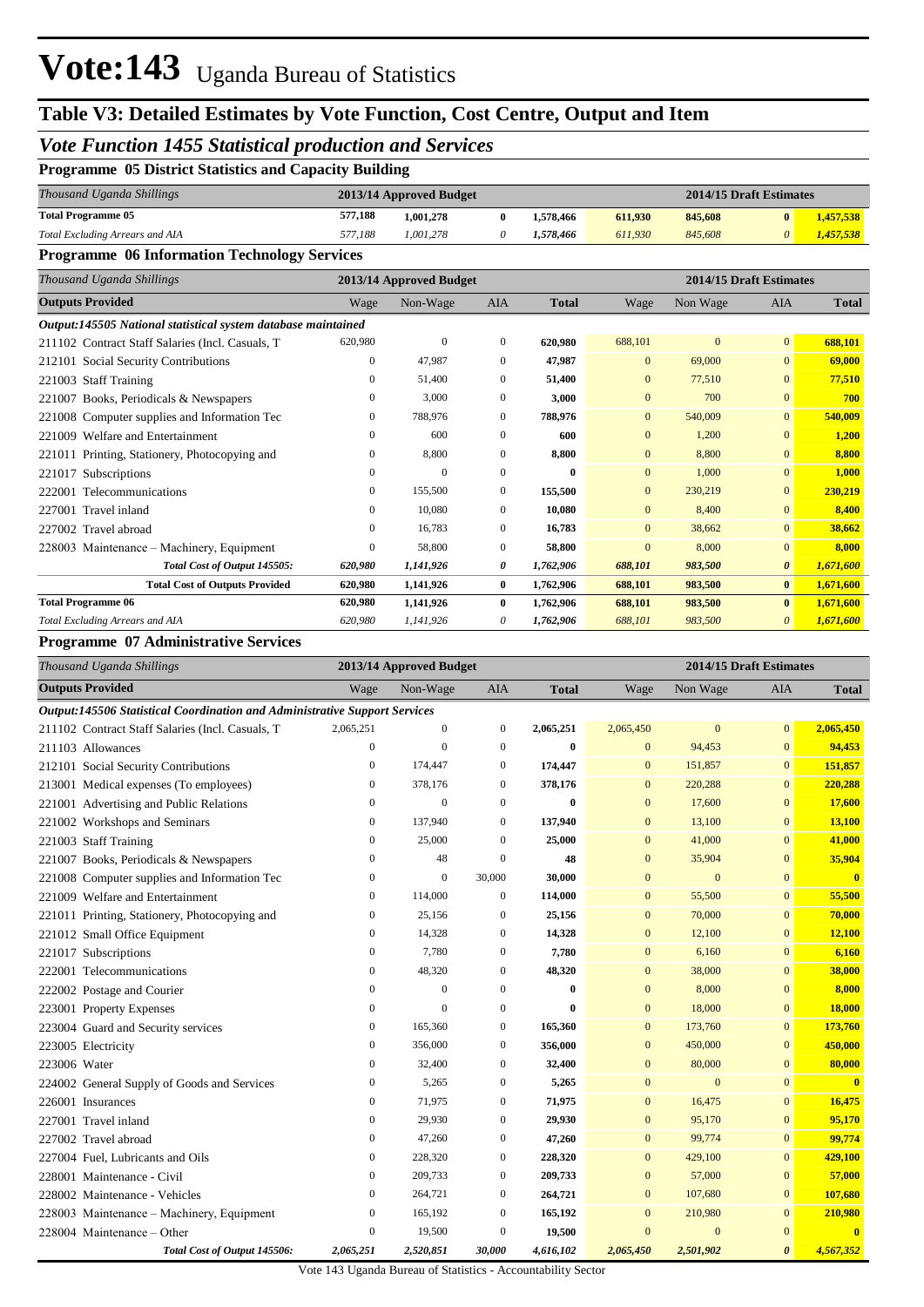## **Table V3: Detailed Estimates by Vote Function, Cost Centre, Output and Item**

## *Vote Function 1455 Statistical production and Services*

### **Programme 07 Administrative Services**

| Thousand Uganda Shillings             |           | 2013/14 Approved Budget |        |              |           |           | 2014/15 Draft Estimates |              |  |
|---------------------------------------|-----------|-------------------------|--------|--------------|-----------|-----------|-------------------------|--------------|--|
| <b>Outputs Provided</b>               | Wage      | Non-Wage                | AIA    | <b>Total</b> | Wage      | Non Wage  | AIA                     | <b>Total</b> |  |
| <b>Total Cost of Outputs Provided</b> | 2,065,251 | 2,520,851               | 30.000 | 4.616.102    | 2.065.450 | 2,501,902 |                         | 4,567,352    |  |
| <b>Total Programme 07</b>             | 2,065,251 | 2,520,851               | 30.000 | 4.616.102    | 2.065.450 | 2,501,902 | 0                       | 4,567,352    |  |
| Total Excluding Arrears and AIA       | 2.065.251 | 2.520.851               |        | 4.586.102    | 2.065,450 | 2.501.902 |                         | 4,567,352    |  |

#### **Programme 08 Communication and Public Relations**

| Wage         | Non-Wage     | AIA                                                                               | <b>Total</b>            | Wage           | Non Wage       | AIA            | <b>Total</b>            |
|--------------|--------------|-----------------------------------------------------------------------------------|-------------------------|----------------|----------------|----------------|-------------------------|
|              |              |                                                                                   |                         |                |                |                |                         |
| 309,075      | $\mathbf{0}$ | $\mathbf{0}$                                                                      | 309,075                 | 382,139        | $\mathbf{0}$   | $\mathbf{0}$   | 382,139                 |
| $\mathbf{0}$ | 34,528       | $\mathbf{0}$                                                                      | 34,528                  | $\overline{0}$ | 38,213         | $\overline{0}$ | 38,213                  |
| $\Omega$     | 56,000       | $\mathbf{0}$                                                                      | 56,000                  | $\overline{0}$ | 40,000         | $\mathbf{0}$   | 40,000                  |
| 0            | 27,500       | $\mathbf{0}$                                                                      | 27,500                  | $\overline{0}$ | 15,000         | $\mathbf{0}$   | 15,000                  |
| 0            | 37,500       | $\Omega$                                                                          | 37,500                  | $\overline{0}$ | 25,000         | $\overline{0}$ | 25,000                  |
| $\Omega$     | 1,800        | $\Omega$                                                                          | 1,800                   | $\overline{0}$ | 1,800          | $\overline{0}$ | 1,800                   |
| $\Omega$     | $\mathbf{0}$ | $\Omega$                                                                          | $\bf{0}$                | $\overline{0}$ | 33,000         | $\overline{0}$ | 33,000                  |
| $\mathbf{0}$ | 42,000       | $\mathbf{0}$                                                                      | 42,000                  | $\overline{0}$ | $\mathbf{0}$   | $\mathbf{0}$   |                         |
| 0            | 23,000       | $\mathbf{0}$                                                                      | 23,000                  | $\mathbf{0}$   | $\overline{0}$ | $\Omega$       |                         |
| 309,075      | 222,328      | 0                                                                                 | 531,403                 | 382,139        | 153,013        | $\theta$       | 535,152                 |
| 309,075      | 222,328      | $\bf{0}$                                                                          | 531,403                 | 382,139        | 153,013        | $\bf{0}$       | 535,152                 |
| 309,075      | 222,328      | $\mathbf{0}$                                                                      | 531,403                 | 382,139        | 153,013        | $\bf{0}$       | 535,152                 |
| 309,075      | 222,328      | 0                                                                                 | 531,403                 | 382,139        | 153,013        | $\theta$       | 535,152                 |
|              |              | <b>Output:145506 Statistical Coordination and Administrative Support Services</b> | 2013/14 Approved Budget |                |                |                | 2014/15 Draft Estimates |

#### **Programme 09 Financial Services**

| Thousand Uganda Shillings                                                         |              | 2013/14 Approved Budget |                |              |                | 2014/15 Draft Estimates |                |              |  |
|-----------------------------------------------------------------------------------|--------------|-------------------------|----------------|--------------|----------------|-------------------------|----------------|--------------|--|
| <b>Outputs Provided</b>                                                           | Wage         | Non-Wage                | <b>AIA</b>     | <b>Total</b> | Wage           | Non Wage                | <b>AIA</b>     | <b>Total</b> |  |
| <b>Output:145506 Statistical Coordination and Administrative Support Services</b> |              |                         |                |              |                |                         |                |              |  |
| 211102 Contract Staff Salaries (Incl. Casuals, T.                                 | 296,482      | 0                       | $\mathbf{0}$   | 296,482      | 427,148        | $\mathbf{0}$            | $\overline{0}$ | 427,148      |  |
| 211103 Allowances                                                                 | $\mathbf{0}$ | $\Omega$                | $\mathbf{0}$   | $\bf{0}$     | $\overline{0}$ | 154,321                 | $\overline{0}$ | 154,321      |  |
| 212101 Social Security Contributions                                              | $\mathbf{0}$ | 29.648                  | $\Omega$       | 29,648       | $\Omega$       | 43,000                  | $\overline{0}$ | 43,000       |  |
| 221002 Workshops and Seminars                                                     | $\mathbf{0}$ | 233,515                 | $\overline{0}$ | 233,515      | $\overline{0}$ | 372,180                 | $\overline{0}$ | 372,180      |  |
| 221003 Staff Training                                                             | $\mathbf{0}$ | 67,000                  | $\overline{0}$ | 67,000       | $\overline{0}$ | 166,704                 | $\overline{0}$ | 166,704      |  |
| 221011 Printing, Stationery, Photocopying and                                     | $\mathbf{0}$ | 107,000                 | $\overline{0}$ | 107,000      | $\overline{0}$ | 80,600                  | $\overline{0}$ | 80,600       |  |
| 221016 IFMS Recurrent costs                                                       | $\Omega$     | 108,000                 | $\mathbf{0}$   | 108,000      | $\overline{0}$ | 108,000                 | $\overline{0}$ | 108,000      |  |
| 221017 Subscriptions                                                              | $\Omega$     | $\Omega$                | $\Omega$       | $\bf{0}$     | $\overline{0}$ | 5,990                   | $\overline{0}$ | 5,990        |  |
| 225001 Consultancy Services-Short term                                            | $\mathbf{0}$ | 419,417                 | $\overline{0}$ | 419,417      | $\overline{0}$ | 20,800                  | $\overline{0}$ | 20,800       |  |
| 226002 Licenses                                                                   | $\mathbf{0}$ | 212,500                 | $\mathbf{0}$   | 212,500      | $\overline{0}$ | 206,000                 | $\overline{0}$ | 206,000      |  |
| 227001 Travel inland                                                              | $\mathbf{0}$ | 762,905                 | $\mathbf{0}$   | 762,905      | $\overline{0}$ | 368,011                 | $\overline{0}$ | 368,011      |  |
| 227002 Travel abroad                                                              | $\mathbf{0}$ | 42,592                  | $\overline{0}$ | 42,592       | $\overline{0}$ | 170,000                 | $\overline{0}$ | 170,000      |  |
| Total Cost of Output 145506:                                                      | 296,482      | 1,982,577               | 0              | 2,279,059    | 427,148        | 1,695,606               | $\theta$       | 2,122,754    |  |
| <b>Total Cost of Outputs Provided</b>                                             | 296,482      | 1,982,577               | $\bf{0}$       | 2,279,059    | 427,148        | 1,695,606               | $\mathbf{0}$   | 2,122,754    |  |
| <b>Total Programme 09</b>                                                         | 296,482      | 1,982,577               | $\bf{0}$       | 2,279,059    | 427,148        | 1,695,606               | $\bf{0}$       | 2,122,754    |  |
| <b>Total Excluding Arrears and AIA</b>                                            | 296,482      | 1,982,577               | 0              | 2,279,059    | 427,148        | 1,695,606               | $\theta$       | 2,122,754    |  |

#### **Programme 10 Internal Audit Services**

| Thousand Uganda Shillings                                                         |                | 2013/14 Approved Budget |              |              | 2014/15 Draft Estimates |              |                       |              |
|-----------------------------------------------------------------------------------|----------------|-------------------------|--------------|--------------|-------------------------|--------------|-----------------------|--------------|
| <b>Outputs Provided</b>                                                           | Wage           | Non-Wage                | <b>AIA</b>   | <b>Total</b> | Wage                    | Non Wage     | <b>AIA</b>            | <b>Total</b> |
| <b>Output:145506 Statistical Coordination and Administrative Support Services</b> |                |                         |              |              |                         |              |                       |              |
| 211102 Contract Staff Salaries (Incl. Casuals, T.                                 | 163,252        | $\Omega$                | $\mathbf{0}$ | 163,252      | 243,140                 | $\theta$     | $\mathbf{0}$          | 243,140      |
| 212101 Social Security Contributions                                              | $\overline{0}$ | 16,325                  | $\mathbf{0}$ | 16,325       | $\mathbf{0}$            | 25,914       | $\mathbf{0}$          | 25.914       |
| 221003 Staff Training                                                             | $\mathbf{0}$   | 26,196                  | $\mathbf{0}$ | 26,196       | $\mathbf{0}$            | 26,000       | $\mathbf{0}$          | 26,000       |
| 221011 Printing, Stationery, Photocopying and                                     | $\overline{0}$ | 3,600                   | $\mathbf{0}$ | 3.600        | $\mathbf{0}$            | $\mathbf{0}$ | $\mathbf{0}$          | $\mathbf{0}$ |
| 225001 Consultancy Services- Short term                                           | $\mathbf{0}$   | 24,000                  | $\mathbf{0}$ | 24,000       | $\mathbf{0}$            | $\mathbf{0}$ | $\mathbf{0}$          | $\mathbf{0}$ |
| 227001 Travel inland                                                              | $\overline{0}$ | 198,551                 | $\mathbf{0}$ | 198.551      | $\overline{0}$          | 275,572      | $\mathbf{0}$          | 275,572      |
| 227002 Travel abroad                                                              | $\mathbf{0}$   | 28,560                  | $\mathbf{0}$ | 28,560       | $\mathbf{0}$            | 26,730       | $\mathbf{0}$          | 26,730       |
| Total Cost of Output 145506:                                                      | 163,252        | 297,232                 |              | 460,484      | 243,140                 | 354,216      | $\boldsymbol{\theta}$ | 597,356      |
| <b>Total Cost of Outputs Provided</b>                                             | 163,252        | 297,232                 |              | 460.484      | 243,140                 | 354,216      | $\bf{0}$              | 597,356      |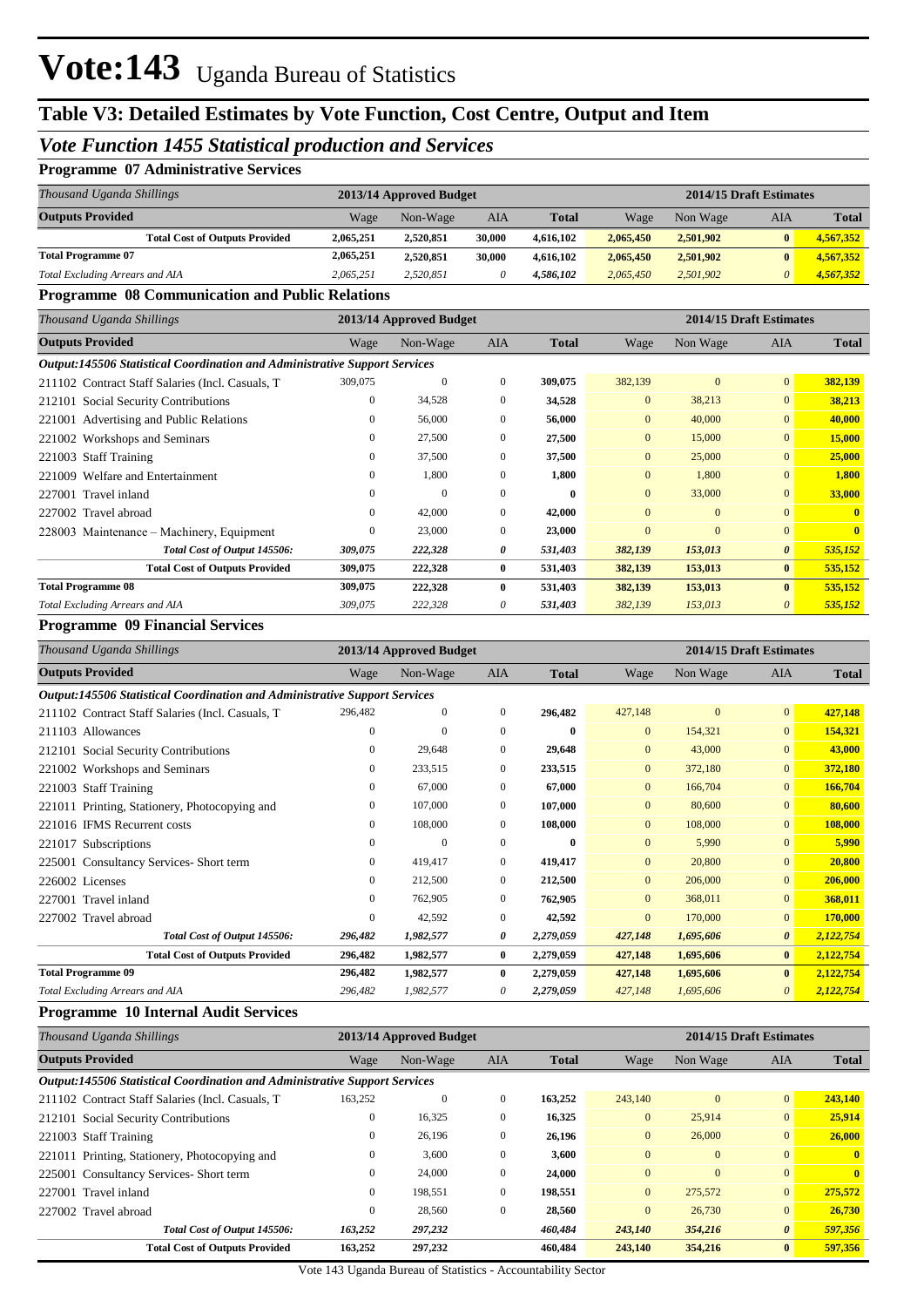## **Table V3: Detailed Estimates by Vote Function, Cost Centre, Output and Item**

## *Vote Function 1455 Statistical production and Services*

### **Programme 10 Internal Audit Services**

| Thousand Uganda Shillings       | 2013/14 Approved Budget |         |  |         |         | 2014/15 Draft Estimates |  |         |
|---------------------------------|-------------------------|---------|--|---------|---------|-------------------------|--|---------|
| <b>Total Programme 10</b>       | 163,252                 | 297,232 |  | 460,484 | 243,140 | 354,216                 |  | 597.356 |
| Total Excluding Arrears and AIA | 163.252                 | 297.232 |  | 460.484 | 243,140 | 354,216                 |  | 597.356 |

#### **Programme 11 Social Economic Surveys**

| Thousand Uganda Shillings                                        |              | 2013/14 Approved Budget |              |              |                | 2014/15 Draft Estimates |                       |              |
|------------------------------------------------------------------|--------------|-------------------------|--------------|--------------|----------------|-------------------------|-----------------------|--------------|
| <b>Outputs Provided</b>                                          | Wage         | Non-Wage                | <b>AIA</b>   | <b>Total</b> | Wage           | Non Wage                | <b>AIA</b>            | <b>Total</b> |
| <b>Output:145502 Population and Social Statistics indicators</b> |              |                         |              |              |                |                         |                       |              |
| 211102 Contract Staff Salaries (Incl. Casuals, T                 | 662,700      | $\mathbf{0}$            | $\mathbf{0}$ | 662,700      | 662,700        | $\mathbf{0}$            | $\overline{0}$        | 662,700      |
| 212101 Social Security Contributions                             | $\mathbf{0}$ | 66,270                  | $\mathbf{0}$ | 66,270       | $\Omega$       | 67,000                  | $\mathbf{0}$          | 67,000       |
| 213001 Medical expenses (To employees)                           | $\mathbf{0}$ | 10,000                  | $\mathbf{0}$ | 10,000       | $\mathbf{0}$   | 10,000                  | $\mathbf{0}$          | 10,000       |
| 221001 Advertising and Public Relations                          | $\mathbf{0}$ | 20,243                  | $\mathbf{0}$ | 20,243       | $\overline{0}$ | 4,333                   | $\mathbf{0}$          | 4,333        |
| 221002 Workshops and Seminars                                    | $\mathbf{0}$ | 505,000                 | $\mathbf{0}$ | 505,000      | $\mathbf{0}$   | 163,000                 | $\overline{0}$        | 163,000      |
| 221003 Staff Training                                            | $\mathbf{0}$ | 132,118                 | $\mathbf{0}$ | 132,118      | $\overline{0}$ | 86,500                  | $\overline{0}$        | 86,500       |
| 221004 Recruitment Expenses                                      | $\mathbf{0}$ | 7,445                   | $\mathbf{0}$ | 7,445        | $\overline{0}$ | $\mathbf{0}$            | $\overline{0}$        | $\mathbf{0}$ |
| 221007 Books, Periodicals & Newspapers                           | $\mathbf{0}$ | 200                     | $\mathbf{0}$ | 200          | $\mathbf{0}$   | $\mathbf{0}$            | $\overline{0}$        | $\mathbf{0}$ |
| 221008 Computer supplies and Information Tec                     | $\Omega$     | $\Omega$                | $\Omega$     | 0            | $\overline{0}$ | 4,155                   | $\overline{0}$        | 4,155        |
| 221009 Welfare and Entertainment                                 | $\mathbf{0}$ | 1,000                   | $\mathbf{0}$ | 1,000        | $\overline{0}$ | 1,000                   | $\mathbf{0}$          | 1,000        |
| 221011 Printing, Stationery, Photocopying and                    | $\mathbf{0}$ | 121,350                 | $\mathbf{0}$ | 121,350      | $\overline{0}$ | 54,550                  | $\overline{0}$        | 54,550       |
| 221017 Subscriptions                                             | $\mathbf{0}$ | $\mathbf{0}$            | $\mathbf{0}$ | $\bf{0}$     | $\mathbf{0}$   | 2,000                   | $\overline{0}$        | 2,000        |
| 222001 Telecommunications                                        | $\mathbf{0}$ | 13,950                  | $\mathbf{0}$ | 13,950       | $\overline{0}$ | 4,850                   | $\overline{0}$        | 4,850        |
| 224002 General Supply of Goods and Services                      | $\mathbf{0}$ | 46,863                  | $\mathbf{0}$ | 46,863       | $\overline{0}$ | $\mathbf{0}$            | $\overline{0}$        | $\mathbf{0}$ |
| 225001 Consultancy Services- Short term                          | $\mathbf{0}$ | 3,333                   | $\mathbf{0}$ | 3,333        | $\mathbf{0}$   | 3,333                   | $\overline{0}$        | 3,333        |
| 226001 Insurances                                                | $\Omega$     | 88,000                  | $\Omega$     | 88,000       | $\overline{0}$ | 50,000                  | $\overline{0}$        | 50,000       |
| 227001 Travel inland                                             | $\mathbf{0}$ | 743,897                 | $\mathbf{0}$ | 743,897      | $\mathbf{0}$   | 564,642                 | $\mathbf{0}$          | 564,642      |
| 227002 Travel abroad                                             | $\mathbf{0}$ | 19,376                  | $\mathbf{0}$ | 19,376       | $\mathbf{0}$   | 25,250                  | $\overline{0}$        | 25,250       |
| 227004 Fuel, Lubricants and Oils                                 | $\Omega$     | 140,162                 | $\Omega$     | 140,162      | $\Omega$       | 45,896                  | $\overline{0}$        | 45,896       |
| 228002 Maintenance - Vehicles                                    | $\mathbf{0}$ | 118,780                 | $\mathbf{0}$ | 118,780      | $\overline{0}$ | 83,620                  | $\overline{0}$        | 83,620       |
| 228003 Maintenance – Machinery, Equipment                        | $\mathbf{0}$ | $\mathbf{0}$            | $\mathbf{0}$ | $\bf{0}$     | $\overline{0}$ | 2,000                   | $\mathbf{0}$          | 2,000        |
| Total Cost of Output 145502:                                     | 662,700      | 2,037,986               | 0            | 2,700,686    | 662,700        | 1,172,129               | $\boldsymbol{\theta}$ | 1,834,828    |
| <b>Total Cost of Outputs Provided</b>                            | 662,700      | 2,037,986               | $\bf{0}$     | 2,700,686    | 662,700        | 1,172,129               | $\bf{0}$              | 1,834,828    |
| <b>Total Programme 11</b>                                        | 662,700      | 2,037,986               | $\bf{0}$     | 2,700,686    | 662,700        | 1,172,129               | $\bf{0}$              | 1,834,828    |
| Total Excluding Arrears and AIA                                  | 662,700      | 2,037,986               | 0            | 2,700,686    | 662,700        | 1,172,129               | $\boldsymbol{\theta}$ | 1,834,828    |

#### **Programme 12 Agriculture and Environmental Statistics**

| Thousand Uganda Shillings                            |          | 2013/14 Approved Budget |                |              |                | 2014/15 Draft Estimates |                       |              |  |
|------------------------------------------------------|----------|-------------------------|----------------|--------------|----------------|-------------------------|-----------------------|--------------|--|
| <b>Outputs Provided</b>                              | Wage     | Non-Wage                | AIA            | <b>Total</b> | Wage           | Non Wage                | AIA                   | <b>Total</b> |  |
| Output:145503 Industrial and Agricultural indicators |          |                         |                |              |                |                         |                       |              |  |
| 211102 Contract Staff Salaries (Incl. Casuals, T     | 273,772  | $\mathbf{0}$            | $\mathbf{0}$   | 273,772      | 340,542        | $\mathbf{0}$            | $\mathbf{0}$          | 340,542      |  |
| 212101 Social Security Contributions                 | $\Omega$ | 41,066                  | $\Omega$       | 41,066       | $\overline{0}$ | 54,055                  | $\overline{0}$        | 54,055       |  |
| 221001 Advertising and Public Relations              | 0        | $\mathbf{0}$            | $\Omega$       | 0            | $\overline{0}$ | 10,000                  | $\overline{0}$        | 10,000       |  |
| 221002 Workshops and Seminars                        | 0        | 44,241                  | $\mathbf{0}$   | 44,241       | $\overline{0}$ | 34,240                  | $\Omega$              | 34,240       |  |
| 221003 Staff Training                                | 0        | 35,500                  | $\mathbf{0}$   | 35,500       | $\overline{0}$ | $\mathbf{0}$            | $\Omega$              | $\mathbf{0}$ |  |
| 221011 Printing, Stationery, Photocopying and        | 0        | 13,279                  | $\mathbf{0}$   | 13,279       | $\overline{0}$ | $\mathbf{0}$            | $\Omega$              | $\mathbf{0}$ |  |
| 225001 Consultancy Services-Short term               | 0        | 58,000                  | $\mathbf{0}$   | 58,000       | $\overline{0}$ | $\mathbf{0}$            | $\overline{0}$        | $\mathbf{0}$ |  |
| 227001 Travel inland                                 | 0        | 313,743                 | $\mathbf{0}$   | 313,743      | $\overline{0}$ | 392,000                 | $\overline{0}$        | 392,000      |  |
| 227002 Travel abroad                                 | $\Omega$ | 47,775                  | $\overline{0}$ | 47,775       | $\Omega$       | $\mathbf{0}$            | $\Omega$              | $\mathbf{0}$ |  |
| 228003 Maintenance – Machinery, Equipment            | $\Omega$ | 25,500                  | $\Omega$       | 25,500       | $\overline{0}$ | $\mathbf{0}$            | $\overline{0}$        | $\mathbf{0}$ |  |
| Total Cost of Output 145503:                         | 273,772  | 579,104                 | 0              | 852,875      | 340,542        | 490,295                 | $\boldsymbol{\theta}$ | 830,837      |  |
| <b>Total Cost of Outputs Provided</b>                | 273,772  | 579,104                 | $\bf{0}$       | 852,875      | 340,542        | 490,295                 | $\bf{0}$              | 830,837      |  |
| <b>Total Programme 12</b>                            | 273,772  | 579,104                 | $\bf{0}$       | 852,875      | 340,542        | 490,295                 | $\mathbf{0}$          | 830,837      |  |
| <b>Total Excluding Arrears and AIA</b>               | 273,772  | 579,104                 | 0              | 852,875      | 340,542        | 490,295                 | 0                     | 830,837      |  |

### **Programme 13 Geo - Information Services**

| Thousand Uganda Shillings                                        |         | 2013/14 Approved Budget |     |              |         | 2014/15 Draft Estimates |     |              |  |
|------------------------------------------------------------------|---------|-------------------------|-----|--------------|---------|-------------------------|-----|--------------|--|
| <b>Outputs Provided</b>                                          | Wage    | Non-Wage                | AIA | <b>Total</b> | Wage    | Non Wage                | AIA | <b>Total</b> |  |
| <b>Output:145502 Population and Social Statistics indicators</b> |         |                         |     |              |         |                         |     |              |  |
| 211102 Contract Staff Salaries (Incl. Casuals, T.                | 244,386 |                         |     | 244.386      | 322,712 |                         |     | 322.712      |  |